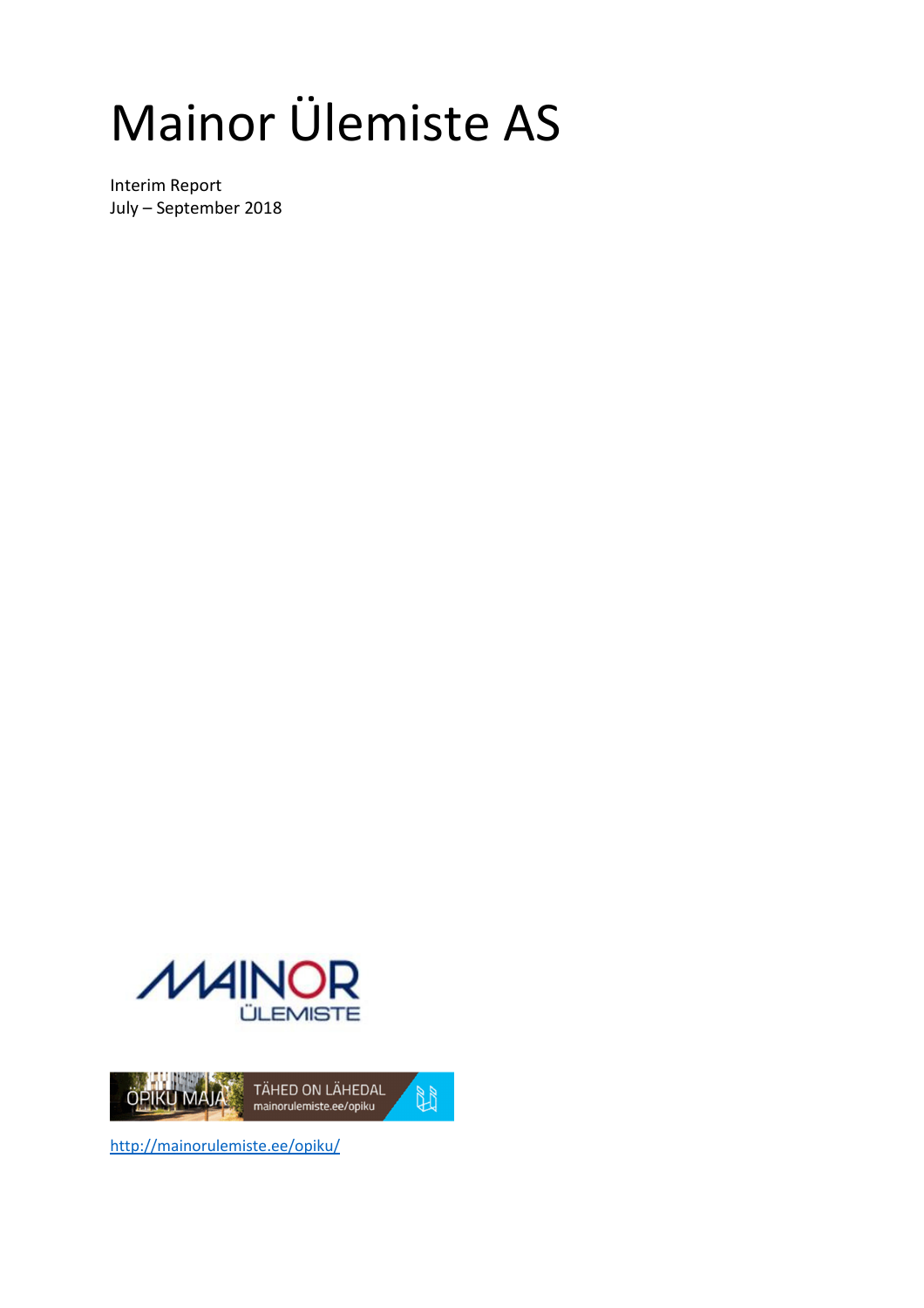### Main Events in the 3Q 2018

#### **Mainor Ülemiste's subsidiary concluded a loan agreement in amount of 10,7 million euros**

Mainor Ülemiste AS' subsidiary Öpiku Majad OÜ concluded a loan agreement of 10.7 million euros with the Estonian branch of OP Corporate Bank Plc, which refinances the existing loan from Nordea Bank and finances the construction of Lurich houses.

The 13-floor Lurich quarter's rental apartment house and the 8-floor office tower on Valukoja 10 will be built between the old limestone walls of Dvigatel building. The proposed completion date of the building is in the first half of 2020, after which the modern district becomes active 24/7.

#### **Simson at Ülemiste City: The terminal of Rail Baltic together with the airport has the potential of becoming a new gate to Estonia**

Kadri Simson, the Minister of Economic Affairs and Infrastructure, who visited Ülemiste City, supported the idea to transform the terminal of Rail Baltic together with Tallinn Airport into a comprehensive gate to Estonia. Simson and the developers of Ülemiste City agreed that it is important to reach the acceptance of zoning plans and begin with designing as 2026 is not that far away. According to the plan, Ülemiste will become a transport node situated by the presentable European Square.

The parties also found, that the good connections around the Rail Baltic terminal are prerequisites for becoming the transport node. This includes the design of Rail Baltic intersections in Tallinn but also the connection of Rail Baltic terminal with the heart of the city.

#### **The International School in Ülemiste received the status of a candidate school for IB learning**

The International Baccalaureate Organisation gave the International School of Tallinn, which started operating in Tallinn at Ülemiste campus last year, the status of an IB candidate school for implementing the internationally recognised primary curricula.

According to the director of the International School of Tallinn, Olavi Otepalu, the IB, i.e. International Baccalaureate, is a known and trustworthy study programme for foreigners in Estonia, which enables the children to smoothly continue their education while moving from one country to another, since the entire philosophy of IB is strongly concentrated on the internationalisation of learning.

#### **Decided: people's favourite project will be the new heart of Ülemiste City**

The council of Mainor Ülemiste confirmed that the architectural competition, which was held for the design of the business building and which took place between four high-profile firms, was won by the architectural firm Pluss, which also received the majority of votes on the public vote on the campus'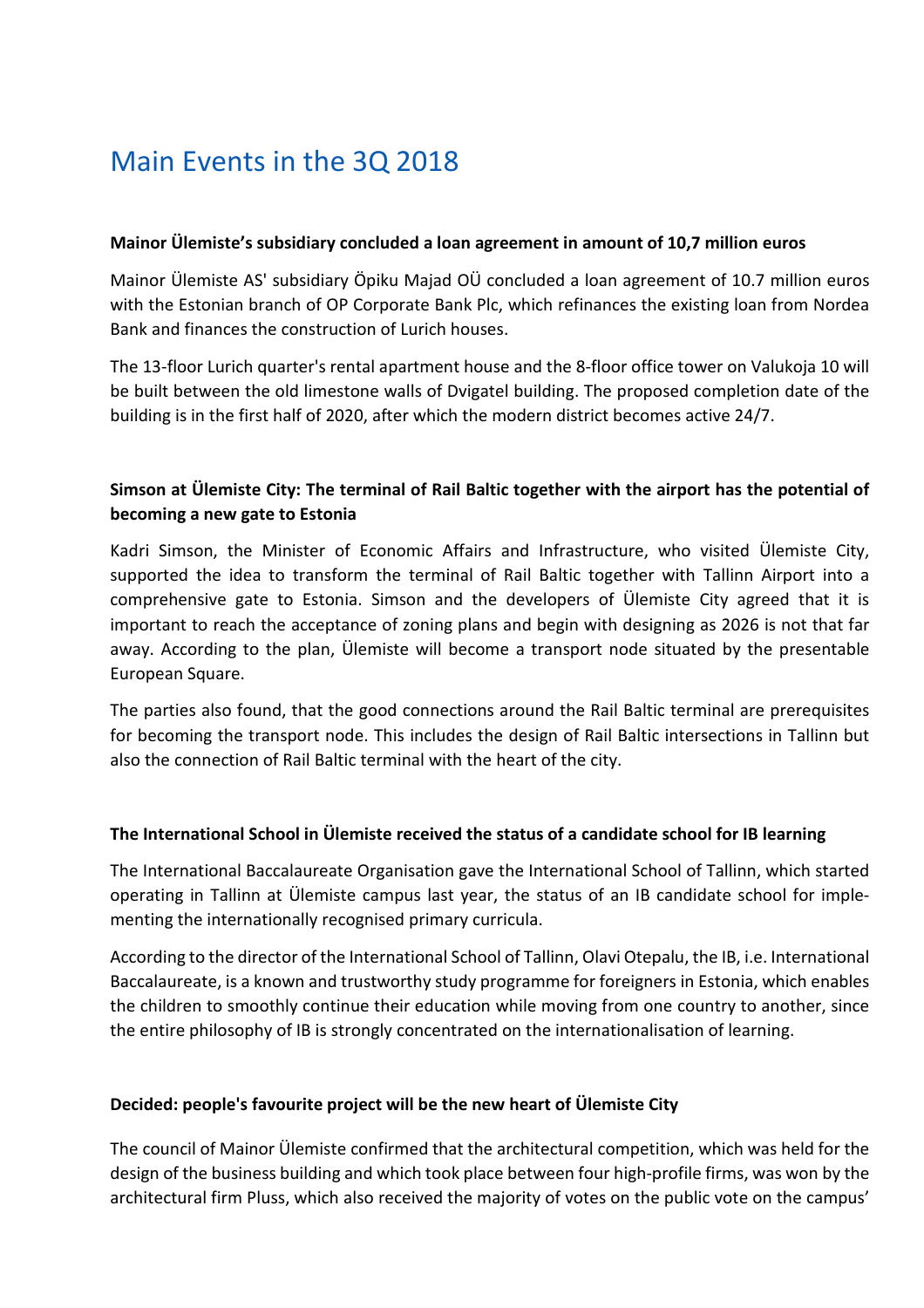Facebook page. The four high-profile firms, which participated in the architectural competition, submitted their designs for the modernisation and expansion of the 1899 factory building made from limestone, residing on the premises of Sepapaja 10, in the middle of Ülemiste City.

#### **Technopolis Ülemiste plans the construction of the new office building, parking house and the city square**

The developer of Ülemiste City Technopolis Ülemiste AS invests in coming future 25 million euros in consturcion of the new 12-floor office building, 5-floor parking house and the construction of the town square on the address Sepapaja 1. The parking house will be completed by the end of 2019 and the office building by 2020.

According to the estimation of the chairman of the management board of Technopolis Ülemiste AS Gert Jostov, the market situation favours the construction of new office buildings to the campus. "The occupancy rate of the rent spaces offered by Technopolis Ülemiste is much higher than the market average. The demand for new office spaces exists both from inside and outside of the campus, it since companies are constantly looking for expansion opportunities. This is a good prerequisite for the success of the project," said Jostov.

The visual appearance of Ülemiste City will change significantly with the construction of Sepapaja 1 buildings. Those are so-called "gate buildings" of the campus, which are located in the immediate vicinity of the important gateways of Suur-Sõjamäe and Lõõtsa streets, becoming an important landmark for all who approach the campus from Lasnamäe or the centre of the city.

#### **Ülemiste City Key Figures as of 30.09.2018**

Rented space 176,771 square meters Occupancy Rate 97%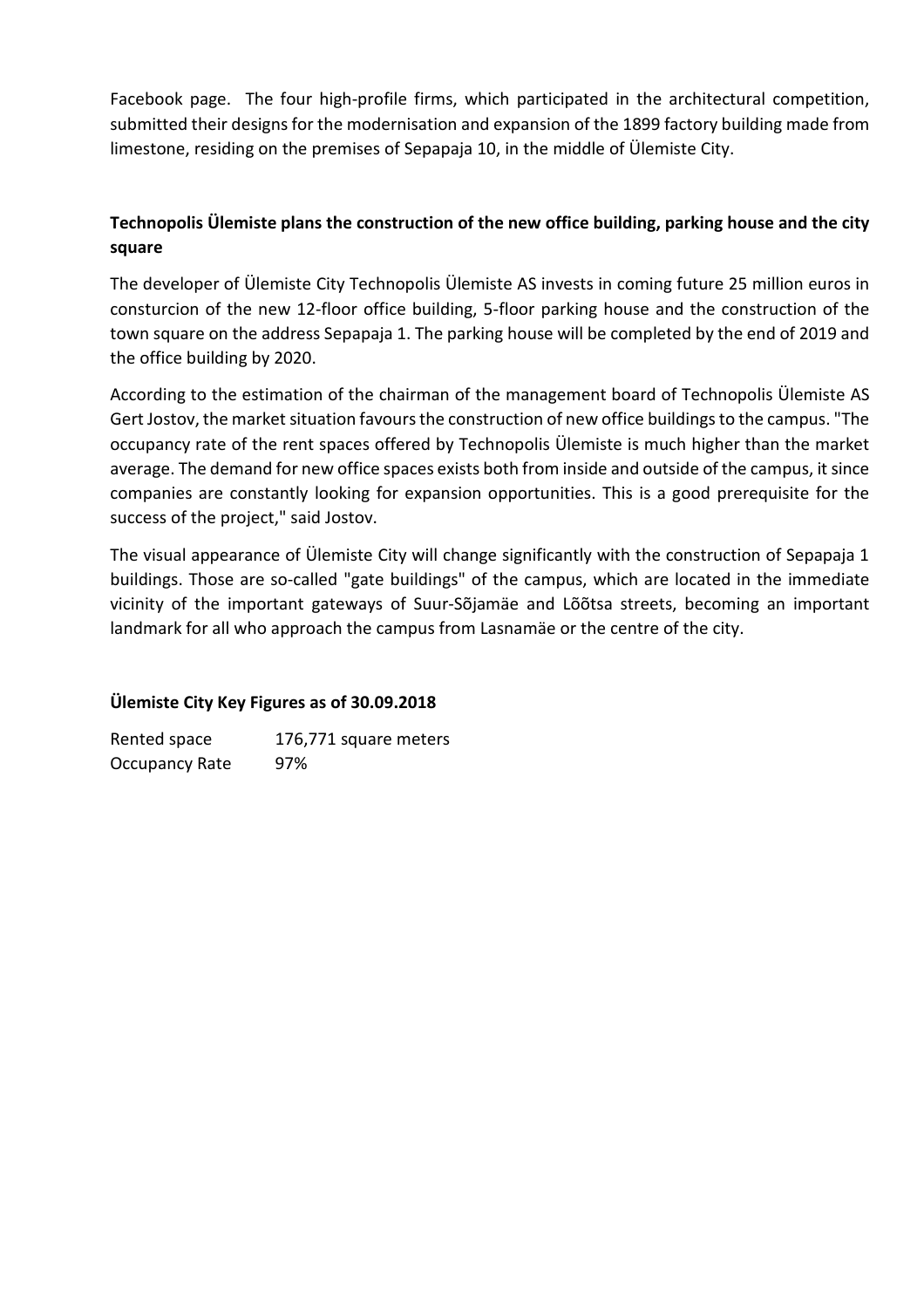## Financial Performance

#### 3Q 2018 – Net profit EUR 1,668 thousand

#### **Net Sales and Net Profit**

- Net sales amounted to EUR 2,127 th in the  $3^{rd}$  quarter, increase of 11.7% compared to the  $3^{rd}$ quarter of 2017
- Net profit amounted to EUR 1,668 th, increase of 20.3% compared to 3<sup>rd</sup> quarter of 2017

#### **Expenses**

- Operating expenses increased from EUR 985 th (3<sup>rd</sup> quarter 2017) to EUR 1,083 th in the 3<sup>rd</sup> quarter of 2018
- Interest expense on loans and issued bonds amounted to EUR 518 th, increase of 2.4% compared to the 3rd quarter in 2017 (EUR 506 th)

#### **Interest-bearing liabilities**

- Mainor Ülemiste AS interest-bearing liabilities amounted to EUR 75,690 th. The Company's four largest creditors at the end of the period were Nordea Bank Abp, LHV Pank AS, OP Corporate Bank Plc and Luminor Bank AS
- At the end of the reporting period, Mainor Ülemiste had EUR 15,850 th in untapped credit facilities

### Statement of the Management Board

The financial and other additional information published in the Interim Report July – September 2018 is true and complete. Consolidated financial statements give a true and fair view of the actual financial position, results of operations and cash flows of the group.

Consolidated financial statements in the report for the period July – September 2018 are not audited.

**Margus Nõlvak** 

Member of the Management Board Tallinn, 31.10.2018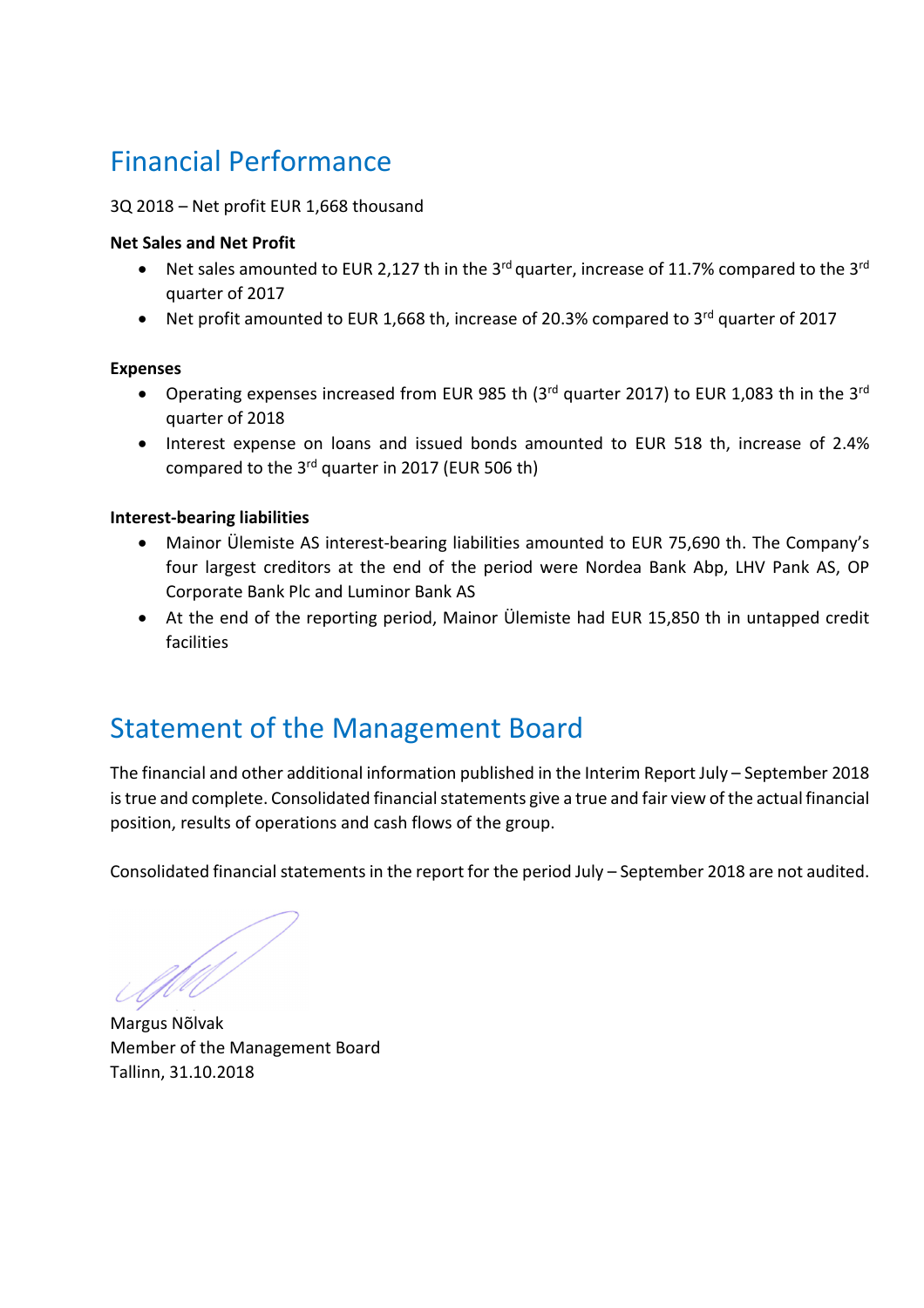# Consolidated Income Statement

### (according to IFRS)

*In thousands Euros* 

| <b>Mainor Ülemiste AS</b>           | 3Q 2017 | 4Q 2017 | <b>1Q 2017</b> | <b>2Q 2018</b> | 3Q 2018  |
|-------------------------------------|---------|---------|----------------|----------------|----------|
| <b>Sales</b>                        | 1904    | 2035    | 2 1 9 4        | 2 0 6 7        | 2 1 2 7  |
| <b>Cost of Sales</b>                | $-520$  | $-699$  | $-732$         | $-557$         | $-649$   |
| Administrative expenses             | $-465$  | $-649$  | $-481$         | $-506$         | $-434$   |
| Depreciation                        | $-16$   | $-14$   | $-12$          | $-12$          | $-11$    |
| Income from associate<br>companies* | 953     | 981     | 1 0 3 8        | 1 0 5 4        | 1 1 2 7  |
| Other operating income              |         | 14      |                | 0              | 6        |
| Other operating expenses            | -1      | -4      | -2             | - 1            | -5       |
| <b>Operating profit</b>             | 1856    | 1664    | 2 0 0 9        | 2 0 4 5        | 2 1 6 1  |
| Other finance income                | 36      | 117     |                | 2              | 25       |
| Interest paid and fees              | $-506$  | $-621$  | $-509$         | $-722$         | $-518$   |
| Income tax                          | 0       | 0       | 0              | 0              | $\Omega$ |
| Net profit*                         | 386     | 1 160   | 501            | 325            | 1668     |

\* Without change of valuation of Mainor Ülemiste AS's and associate companies' investments properties.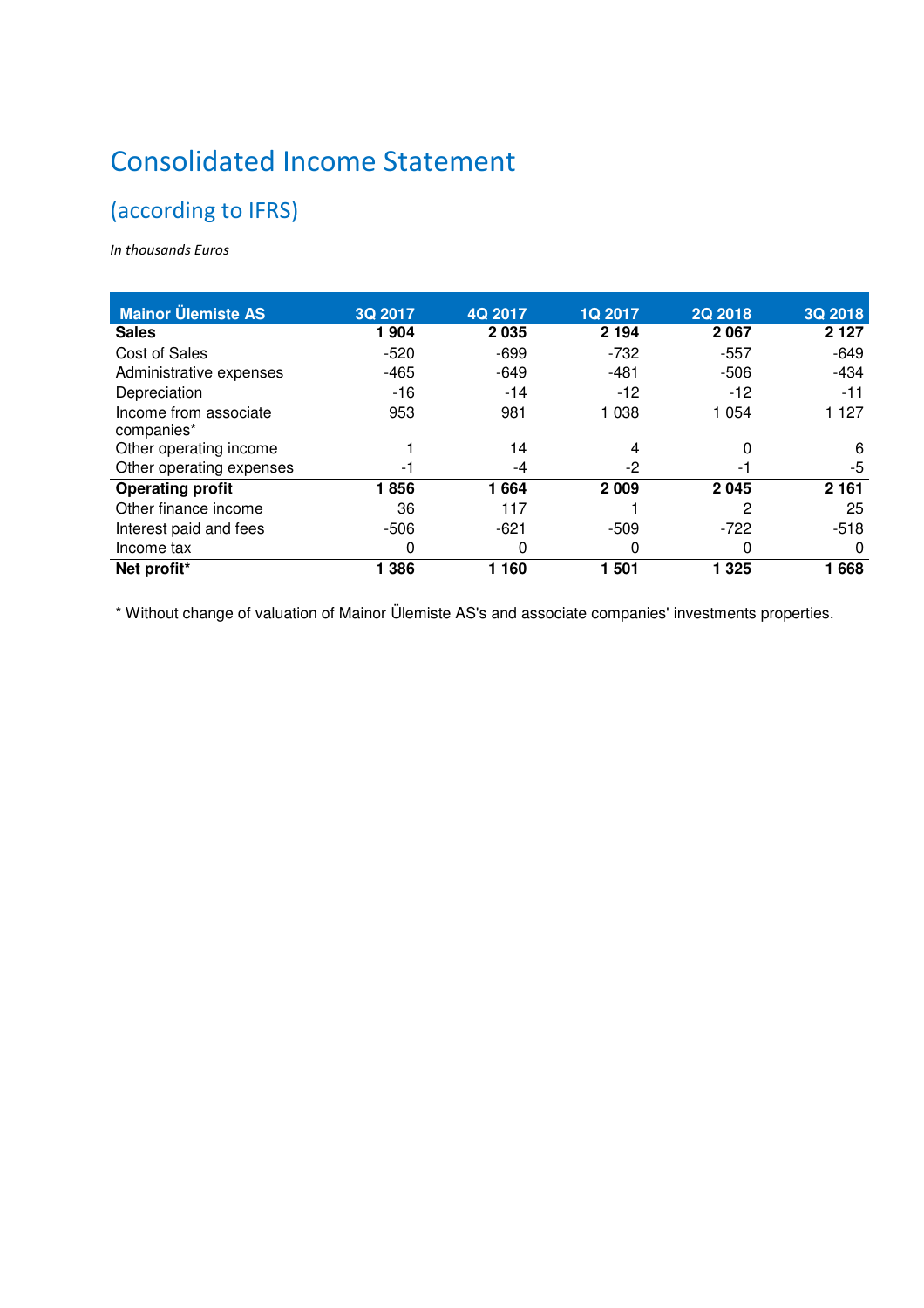# Consolidated Balance Sheet

### (according to IFRS)

*In thousands Euros* 

| <b>Mainor Ülemiste AS</b>                               | 30.09.2017 | 31.12.2017 | 31.03.2018 | 30.06.2018 | 30.09.2018 |
|---------------------------------------------------------|------------|------------|------------|------------|------------|
| Tangible and intangible assets                          | 93         | 83         | 72         | 66         | 101        |
| Property                                                | 95 748     | 100 642    | 106 421    | 112 307    | 117 283    |
| Other                                                   | 9679       | 9511       | 9 3 2 0    | 9 3 3 2    | 9 3 5 2    |
| Financial assets*                                       | 30 498     | 31 479     | 34 555     | 34 377     | 35 504     |
| Receivables                                             | 1 673      | 1 602      | 1 533      | 2 3 8 9    | 1 621      |
| Cash                                                    | 8 2 3 4    | 9400       | 8693       | 9 0 4 9    | 10798      |
| <b>Total assets</b>                                     | 145 925    | 152 717    | 160 594    | 167 520    | 174 659    |
|                                                         |            |            |            |            |            |
| <b>Owners' equity</b>                                   |            |            |            |            |            |
| Share capital                                           | 19 200     | 19 200     | 19 200     | 19 200     | 19 200     |
| Mandatory reserves                                      | 1920       | 1920       | 1920       | 1920       | 1920       |
| Retained earnings*                                      | 66 374     | 67844      | 72 318     | 72 410     | 74 0 79    |
| <b>Total equity</b>                                     | 87 494     | 88 964     | 93 438     | 93 530     | 95 199     |
|                                                         |            |            |            |            |            |
| <b>Liabilities</b>                                      |            |            |            |            |            |
| Debt                                                    | 55 217     | 59 823     | 62 777     | 68 692     | 75 690     |
| <b>Other liabilities</b>                                | 531        | 604        | 645        | 704        | 789        |
| Accounts payable                                        | 2683       | 3 3 2 6    | 3 7 3 4    | 4 5 9 4    | 2981       |
| <b>Total liabilities</b>                                | 58 431     | 63753      | 67 156     | 73 990     | 79 460     |
|                                                         |            |            |            |            |            |
| <b>TOTAL LIABILITIES &amp; OWNERS'</b><br><b>EQUITY</b> | 145 925    | 152 717    | 160 594    | 167 520    | 174 659    |

\* Without change of valuation of Mainor Ülemiste AS's and associate companies' investments properties.